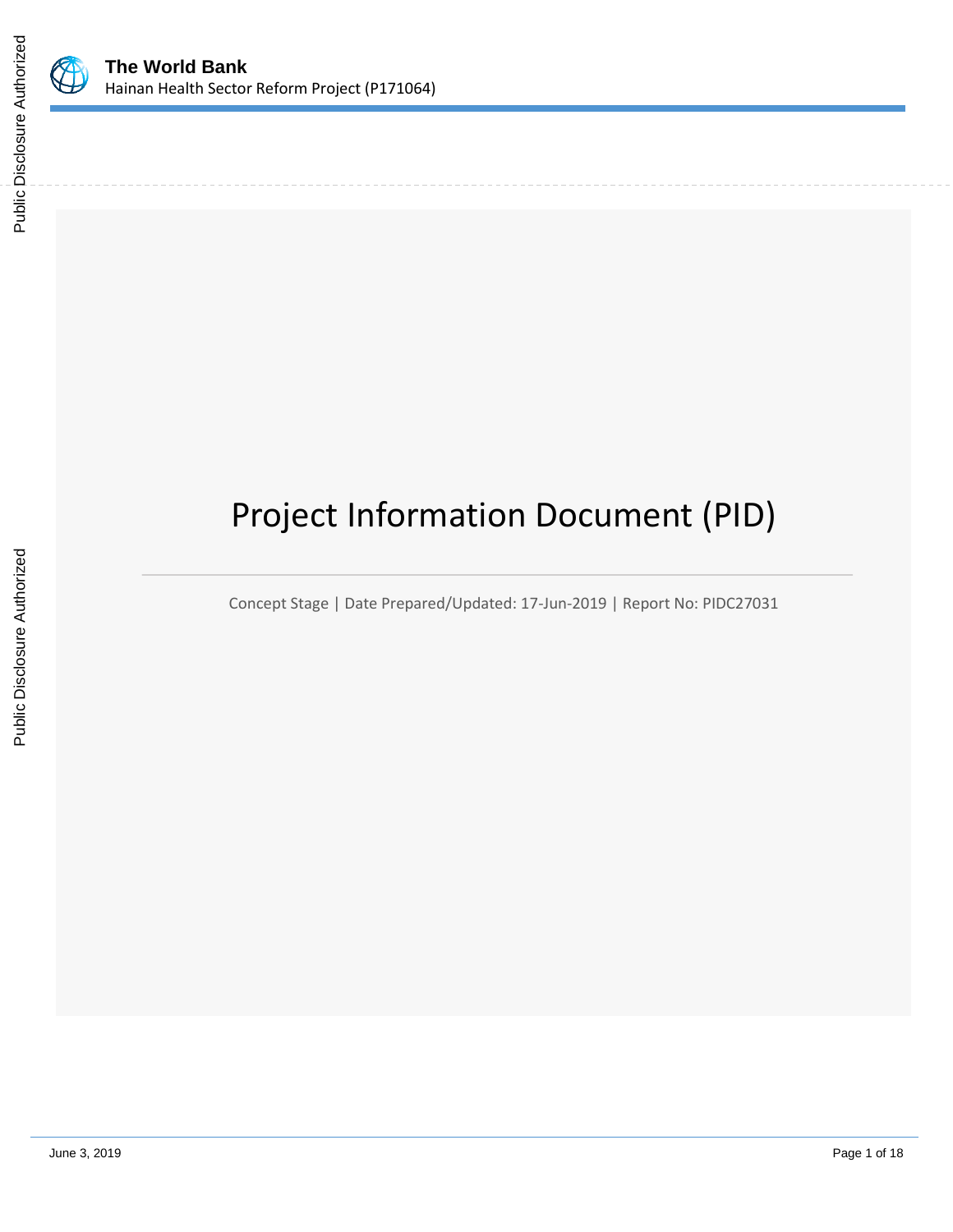

# **BASIC INFORMATION**

# **A. Basic Project Data**

| Country<br>China                                                   | Project ID<br>P171064                           | Parent Project ID (if any)                                           | Project Name<br>Hainan Health Sector<br>Reform Project<br>(P171064) |
|--------------------------------------------------------------------|-------------------------------------------------|----------------------------------------------------------------------|---------------------------------------------------------------------|
| Region<br>EAST ASIA AND PACIFIC                                    | <b>Estimated Appraisal Date</b><br>Feb 03, 2020 | <b>Estimated Board Date</b><br>Jun 19, 2020                          | Practice Area (Lead)<br>Health, Nutrition &<br>Population           |
| <b>Financing Instrument</b><br><b>Investment Project Financing</b> | Borrower(s)<br>People's Republic of China       | <b>Implementing Agency</b><br>Hainan Provincial Health<br>Commission |                                                                     |

**Proposed Development Objective(s)** 

The Project Development Objective is to contribute to improving the quality and efficiency of primary health care services in Hainan.

#### **PROJECT FINANCING DATA (US\$, Millions)**

#### **SUMMARY**

| <b>Total Project Cost</b> | 236.00 |
|---------------------------|--------|
| <b>Total Financing</b>    | 236.00 |
| of which IBRD/IDA         | 200.00 |
| <b>Financing Gap</b>      | 0.00   |

#### DETAILS

#### **World Bank Group Financing**

| International Bank for Reconstruction and Development (IBRD) | 200.00 |
|--------------------------------------------------------------|--------|
|--------------------------------------------------------------|--------|

#### **Non-World Bank Group Financing**

| Counterpart Funding                                       | 36.00 |
|-----------------------------------------------------------|-------|
| Local Govts. (Prov., District, City) of Borrowing Country | 36.00 |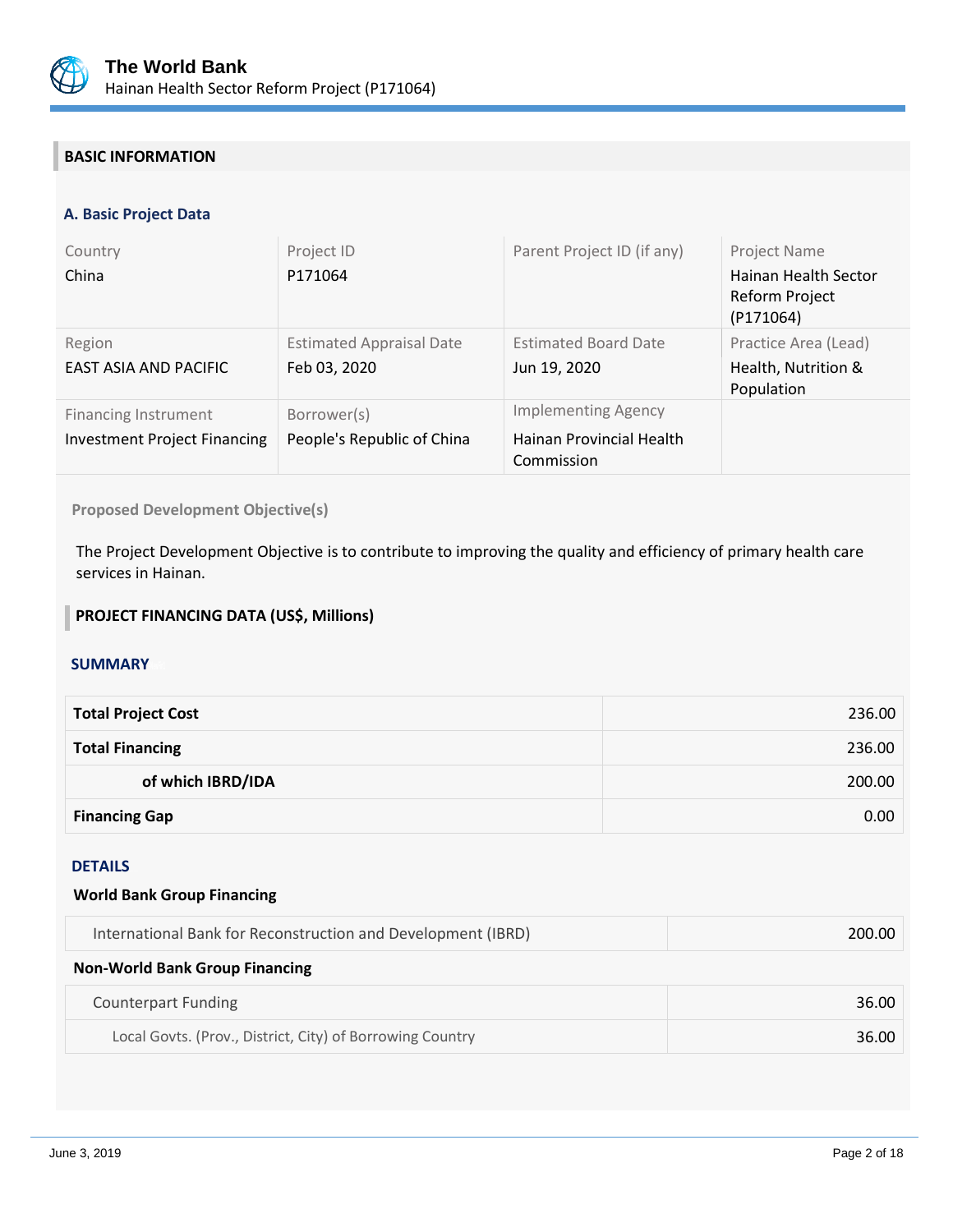

Environmental and Social Risk Classification **Concept Review Decision** 

Substantial Track II-The review did authorize the preparation to continue

Other Decision (as needed)

# **B. Introduction and Context**

#### Country Context

1. China has made remarkable gains in overall health outcomes in the last three decades, further reinforced by the launch of a round of major health reforms in 2009. With China's rapid socioeconomic development, however, new systemic challenges have emerged in the health sector, including : (a) a rapidly aging population; (b) a hospital-centric, fragmented and volume-driven health system not well-suited to address the high and increasing burden of noncommunicable diseases (NCDs), such as diabetes and hypertension; (c) financing incentives that result in the overproduction of health services, driving up costs especially for the poor and vulnerable; (d) limited capacity for the delivery of quality primary health care (PHC) services; and (d) insufficient coordination among institutional actors. In the past decade, growth in health spending per capita, at 15.8 percent per year, was higher than growth in GDP per capita at 11.4 percent per year and if unchecked this gap is likely to continue in the coming decades.

2. China also embarked on a second phase of national health reforms, as articulated in the Healthy China 2030 Plan, the Health Sector Development Plan and the 13th Five Year Health Reform Plan. Eleven Provinces spearheaded the reforms, and the World Bank supported Government's agenda to scale up these reforms under "China Health Reform Program for Results (PforR)" in Anhui and Fujian Provinces. While some progress has been made in improving risk protection, the reforms have not been able to stop the flow of patients bypassing primary health care services for higher level hospital care, which continues to impose a high financial burden especially for the poor. In addition, vast parts of China are still catching up with the expanding reform process initiated in 2015. The slow-down of the economy has increased the urgency to bring greater efficiency in health service delivery and the need for even deeper reforms; unless the rest of China catches up and accelerates the reform priorities, inequities will continue to rise. Hainan, which equates more with China's western poorer provinces in economic development, is a province that was not included as one of the early reformers. Hainan's special status and greater freedom for innovations, however, could make it a front runner on how reforms can be deepened, and leap frogged.

### Sectoral and Institutional Context

3. Hainan is one of the smallest and newer Province of China and consists of a main island and various small islands, with a population of around 9.25 million. It has 19 Prefectures/Counties, 6 of which are Minority Autonomous Counties. Over 18 percent of the population belong to minority groups, with the Li Minority Group accounting for around 16 percent; 4 Counties are on the Government's list of Counties suffering extreme poverty, and half of the Minority Autonomous Counties are on the list. Around 8.14 percent of the residents are aged 65 and above, more than 3 percent lower than that of the national average. Due to its tropical climate, Hainan attracts a larger number of the elderly from other Provinces (estimated at around 1.31 million in 2017) to live during the winter; this number is expected to grow. This is also an additional burden to Hainan's health service delivery system.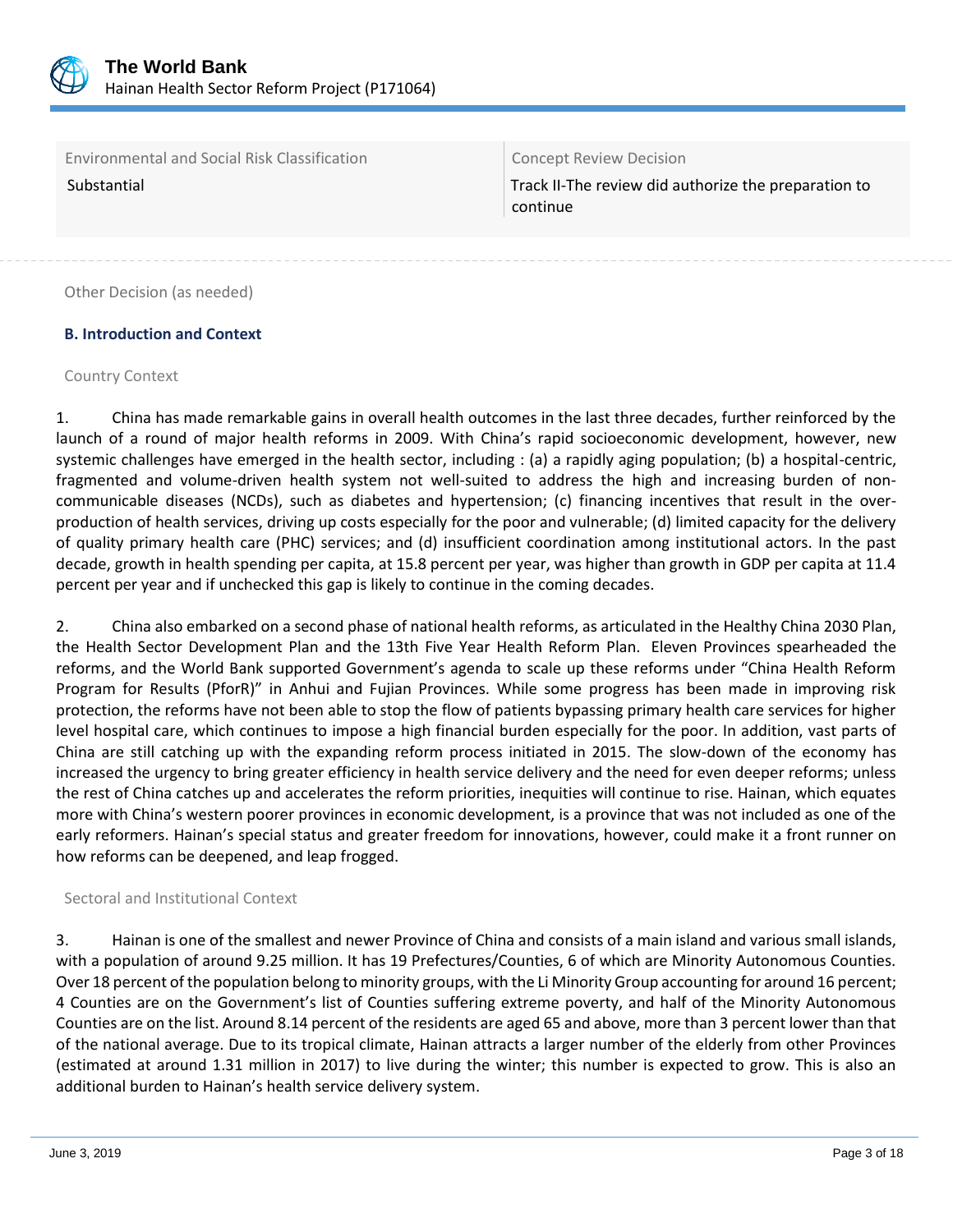

4. In April 2018 the State Council issued the "Guiding Opinions on Supporting Hainan in Comprehensively Deepening Reform and Opening-up", granting Hainan special status and freedom to pilot innovative reforms. Despite this high-profile status, the economic development in Hainan lags most of China. In 2017, Hainan's GDP per capita was 48,430 RMB (1 RMB = US\$0.15), compared to the national average of 59,660 RMB; disposable income per capita per day for urban and rural residents was 84 and 35 RMB, respectively.

5. Life expectancy at birth and healthy life expectancy performance in Hainan ranks in the middle range among the Provinces. Data from 2017 indicates that the maternal mortality ratio was higher than the national average, whereas under-five, infant, neonatal mortality rates were lower than the national average. The vaccination coverage for children is almost universal, reaching 99 percent for tuberculosis, poliomyelitis, diphtheria, tetanus and pertussis vaccine, measles, and hepatitis B. The prevalence of NCDs as well as the disease burden in Hainan, similar to other parts of China, has been rising rather fast, particularly diabetes; however, the burden of cardiovascular disease and cerebrovascular disease were relatively low, when compared to other Provinces.

6. Hainan spends more on health than the national averages provides lower quality services, lacks critical staff delivering primary health care (PHC) and has poorer health outcomes. Total health expenditure in Hainan was 30.3 billion RMB in 2016, accounting for 7.48 percent of its GDP, over 1 percent higher than the national average. Compared to other Provinces, a larger portion of total health expenditure was financed by the Government, whereas a smaller portion was paid by individuals' out-of-pocket (OOP). Hainan's current provider payment system is fragmented and does little to encourage/support new care models that improve care coordination or develop services for patients with complex health needs that span across levels of care (e.g., NCD patients or patients with multiple morbidities). The health system is facing a severe shortage of qualified PHC professionals. In 2017, Hainan had 2.26 Physicians (including Assistant Physicians) and 3.08 registered nurses per 1,000 population, however, only 33.7 percent of Physicians and Assistant Physicians and 25.9 percent of Registered Nurses work at the primary care level. There are only 1.22 GPs) per 10 thousand population, which is two-thirds the national average.

7. The health service delivery system is hospital-centric: 20.2 percent of outpatient services and 41.9 percent of inpatient services were provided by 17 tertiary hospitals. Between 2007 and 2017, the number of hospital beds increased from 2.5 to 4.5 beds per 1,000 population. In 2017, the occupancy rate was 73.7 percent and average length-of-stay was 8.5 days. These factors have compounded the existing shift in human resource capacity towards higher level facilities. Quality of care in Hainan is also on the lower end in comparison to other provinces. Among the 31 provinces, Hainan fell to the last position in the national performance ranking of the Basic Public Health Service (BPHS) Program in 2016. More attention needs to be directed to improving the process and outcomes of care; for example, there are substantial gaps in the management of hypertension and diabetes, conditions that can lead to disabling or life-threatening complications. A community-based national screening project of 1.7 million participants aged 35-75, which Hainan participated in, found that 45 out of 100 people had hypertension, of whom 20 were aware of their diagnosis, 13 took prescribed antihypertensive medications, and only 3 had achieved control; the finding for diabetes was similar. Poor provider care and high practice variation likely contribute to these diagnostic gaps, yet these metrics have not been collected in Hainan province.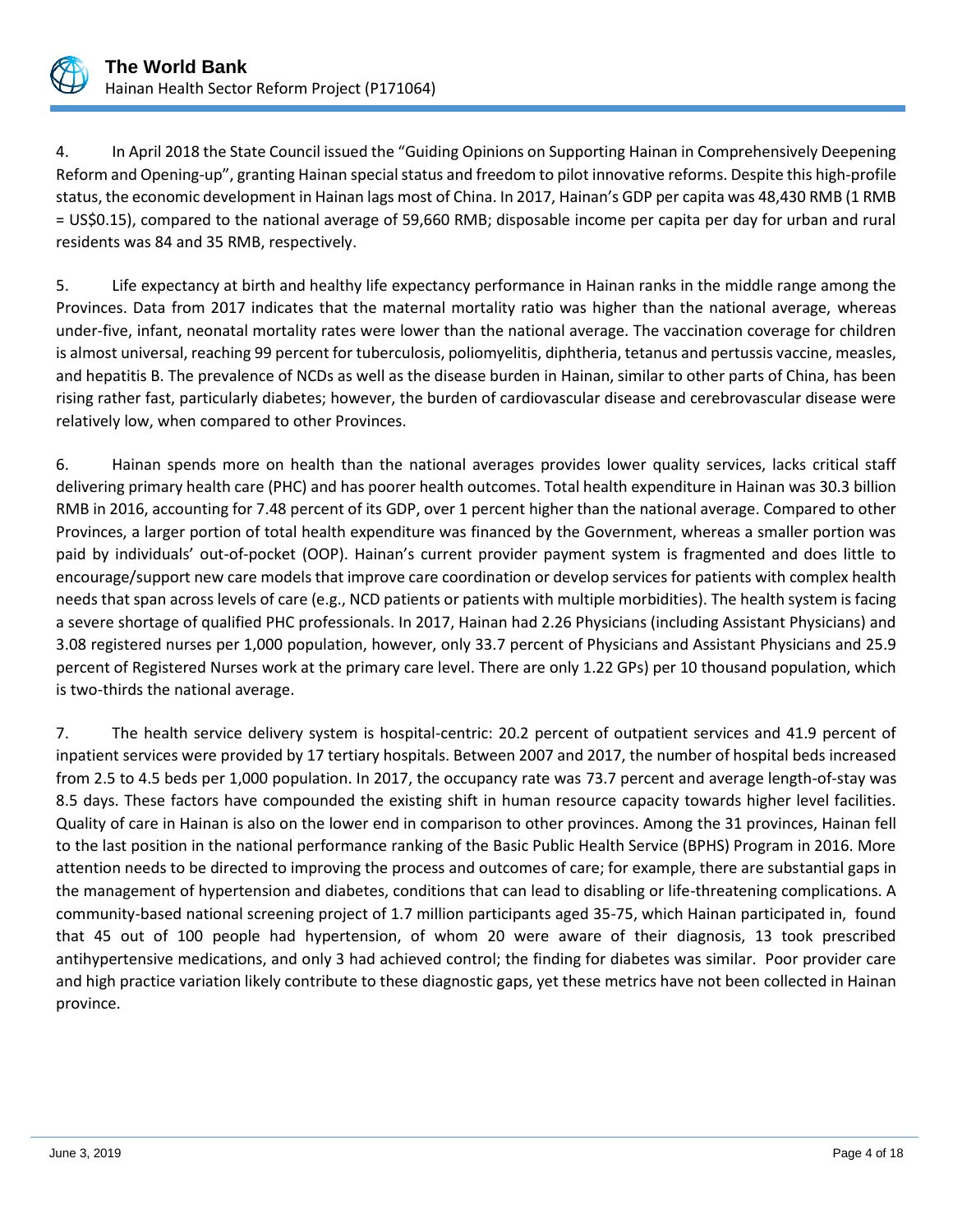

8. On average, the poor<sup>1</sup> living in the rural areas of Hainan had relatively poorer health status and much more financial burden<sup>2</sup>. The poor disproportionately utilize the primary care services with 18.3 percent of them seeking care in the past 2 weeks; 78.2 percent of which were at the primary care level; 6.2 percent being hospitalized in the past one year giving a within-County hospitalization rate of around 70 percent. Data also indicates that illnesses led to significant financial burden, particularly for the poor in the rural areas. The Out of Pocket (OOP) expenditure per admission was around 6,500 RMB, accounting for over 42 percent of household disposable income.

9. Hainan has significant room to increase the efficiency of health spending and the potential to strengthen primary health care (PHC). The three-tier rural health network was established when roads, cars, cellphones and computers were not so widely prevalent.; improved road and train transport and mobile communication have narrowed the health service gaps. Hainan's improved connectivity has made most of the primary care, as currently delivered, redundant. A strong/high capacity PHC system, that cuts across administrative boundaries, delivered through team-based approaches and based on the actual epidemiological and demographic profile, could improve health outcomes and respond efficiently to the needs of aging populations and the growing burden of NCDs. At the individual provider level, incentivizing provider-level behavior change and improving the care for the growing burden of NCDs has been shown to be a cost-effective and rapid means of improving a country's health.

#### Relationship to CPF

10. The World Bank has established twin goals to anchor its overarching mission, and to galvanize international and national efforts in this endeavor, namely to: (a) end extreme poverty at the global level within a generation; and (b) promote shared prosperity (which is defined as a sustainable increase in the wellbeing of the poorer segments of the society). This Project will contribute to the achievement of both these goals by improving health service delivery with a focus at the primary care level. This will directly benefit the vulnerable groups with improved access to affordable and high quality of care, and will eventually improve people's health, financial protection, and satisfaction.

11. The proposed Project thus fits well under the World Bank's overall engagement in the country as stated in the Systematic Country Diagnostic (SCD), which will inform the World Bank's 2018-2022 Country Partnership Framework currently under preparation. As identified in the current SCD, China's current service delivery system is hospital-centric, fragmented, and volume-driven, which entail a cost not only to the health system but also to patients, particularly the poor. Further the Capital Increase Package had highlighted the importance of prioritizing development of strong institutions for sustainable economic and social development. The proposed project aligns with this selectivity criteria by the fact that if a) China does not complete its health care system reform, cost will skyrocket and it will primarily hurt the poor, 2) the complex institutional change needed to complete the reform agenda needs World Bank support because it involves complex institutional change and global knowledge 3) the World Bank will gain valuable insights on how to design health system support projects that address spreading NCD epidemics that increasingly threaten gains in humanity health.

 $\overline{a}$ 

 $1$  Households with income in the lowest 20 percent.

<sup>2</sup> National Health Service Survey (2018).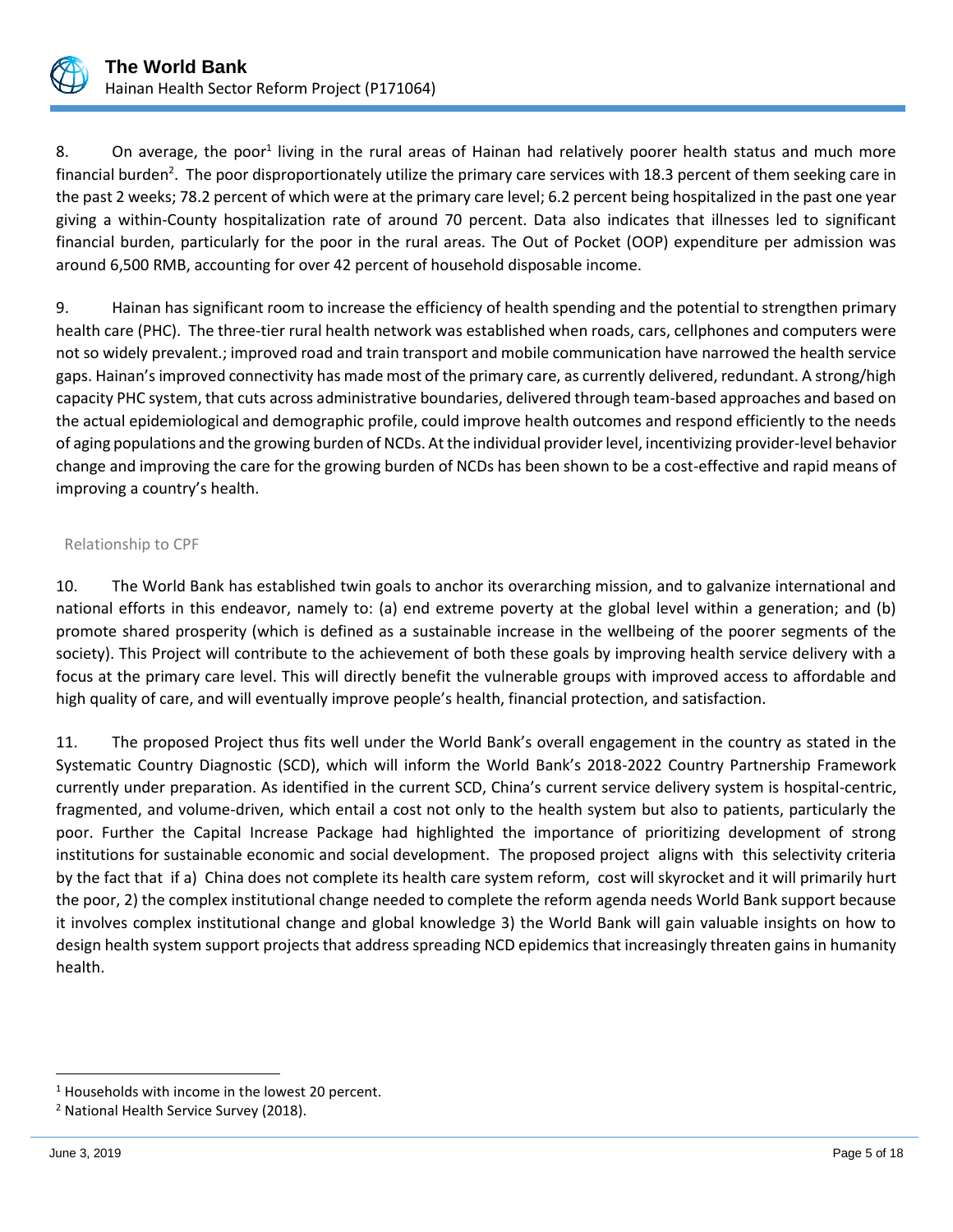

#### **C. Proposed Development Objective(s)**

**Note to Task Teams:** The PDO has been pre-populated from the datasheet for the first time for your convenience. Please keep it up to date whenever it is changed in the datasheet. *Please delete this note when finalizing the document.*

The Project Development Objective is to contribute to improving the quality and efficiency of primary health care services in Hainan.

#### Key Results (From PCN)

12. There are five PDO indicators identified within the Program, capturing both supply and demand side elements of the health system goals of improving comprehensive access, quality and efficiency. PDO indicators being considered are as follows:

- Increase in rates of individuals who are under optimal blood glucose control (using an HbA1c measure) among patients diagnosed with Diabetes Type II;
- Increase in rates of individuals who are under optimal hypertension control in the last six months among patients diagnosed with hypertension;
- Improvement in physician compliance with evidence-based practice recommendations for management of priority high burden conditions (e.g., maternal health, hypertension, diabetes) at PHC level;
- Decline in hospital admissions for ambulatory sensitive conditions (e.g., asthma, chronic obstructive pulmonary diseases, congestive heart failure or diabetes) among people aged 15 years and above; and
- Increase in General Practioners in positions at Township Health Centers (TH)/Community Health Centers (CHC).

#### **D. Concept Description**

13. Improving Hainan's health system performance for access, quality, coordination and efficiency will require health services delivery transformation, and building a health system around high-quality PHC - the lynchpin for people centered integrated care. A high-quality PHC system must offer patients easy access to care, provide a continuum of care appropriate to the needs and promote a healthy lifestyle. This requires that PHC facilities remain geographically and physically accessible, the PHC team remains available to meet the urgent care needs of the patients, and that patients can connect with their multi-disciplinary team in a variety of ways, such as meeting in person, communicating by telephone or internet-based applications. Person-centric ensures care plans and protocols align with an individual's unique health care needs and formal programs of patient engagement and tools for self-management help to motivate healthy behavior change and involve the patient in his/her care at home and in the community. This service delivery transformation towards an integrated PHC will require revamping the model of care, how providers are organized, services are managed, and strengthening the quality of care. It will need concomitant system changes to how the PHC is financed, staffed and mobilizing information systems. The proposed operation will improve climate resilience of the health sector by contributing to technical and institutional capacities of the Hainan health care system, including improving its ability to respond to climate-related health risks.

14. Hainan's administrative flexibilities allow for deeper institutional and regulatory reforms to further advance the development of a people centered integrated care system. In driving even deeper reforms towards people center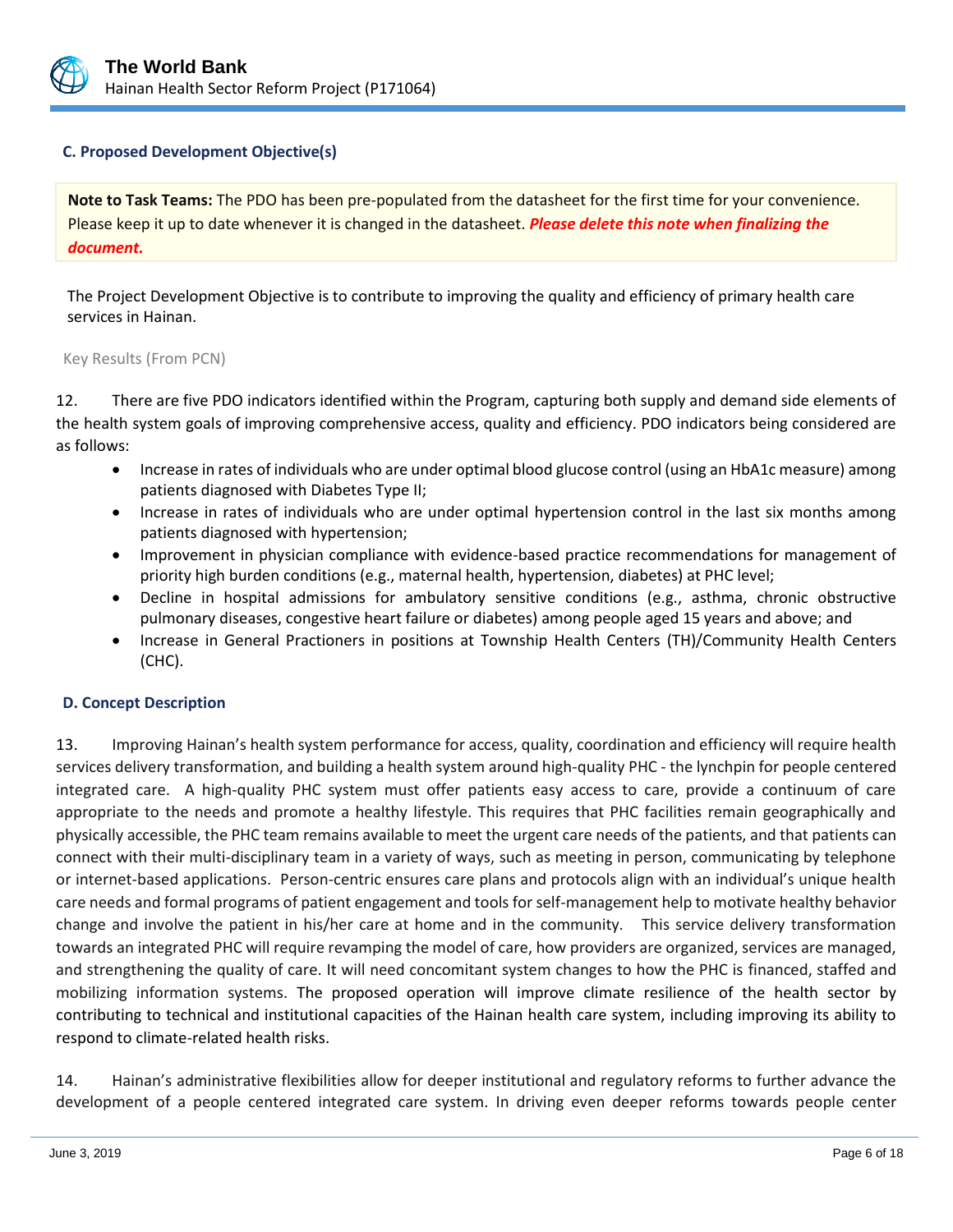

integrated care his Project will support Hainan to (a) consolidate and optimize the PHC service delivery system so that there are fewer, better equipped, appropriately staffed and more integrated facilities; (b) break down the silos that exist between medical and public health programs; (c) strengthen the quality of care at the primary care level through improved measurement, feedback loops, and aligned incentives; (d) develop high quality revitalized PHC work force with new roles for outreach and care coordination; (e) improve strategic purchasing to ensure evidence-based best buys, paying for quality and reducing inequities among insurance programs; and (f) harness information technology (IT) to integrate care, enhance quality and strengthen management. By providing additional focus on implementation support, it will ensure these ambitious reforms are implemented with rigor, have the best expertise and evidence, build capacities for innovations, and support the knowledge generation and sharing of lessons with other, poorer Provinces for country-wide adaptation. The Theory of Change supporting the Project Development Objective, to improve the quality and efficiency of primary care services in Hainan, is illustrated in the following table.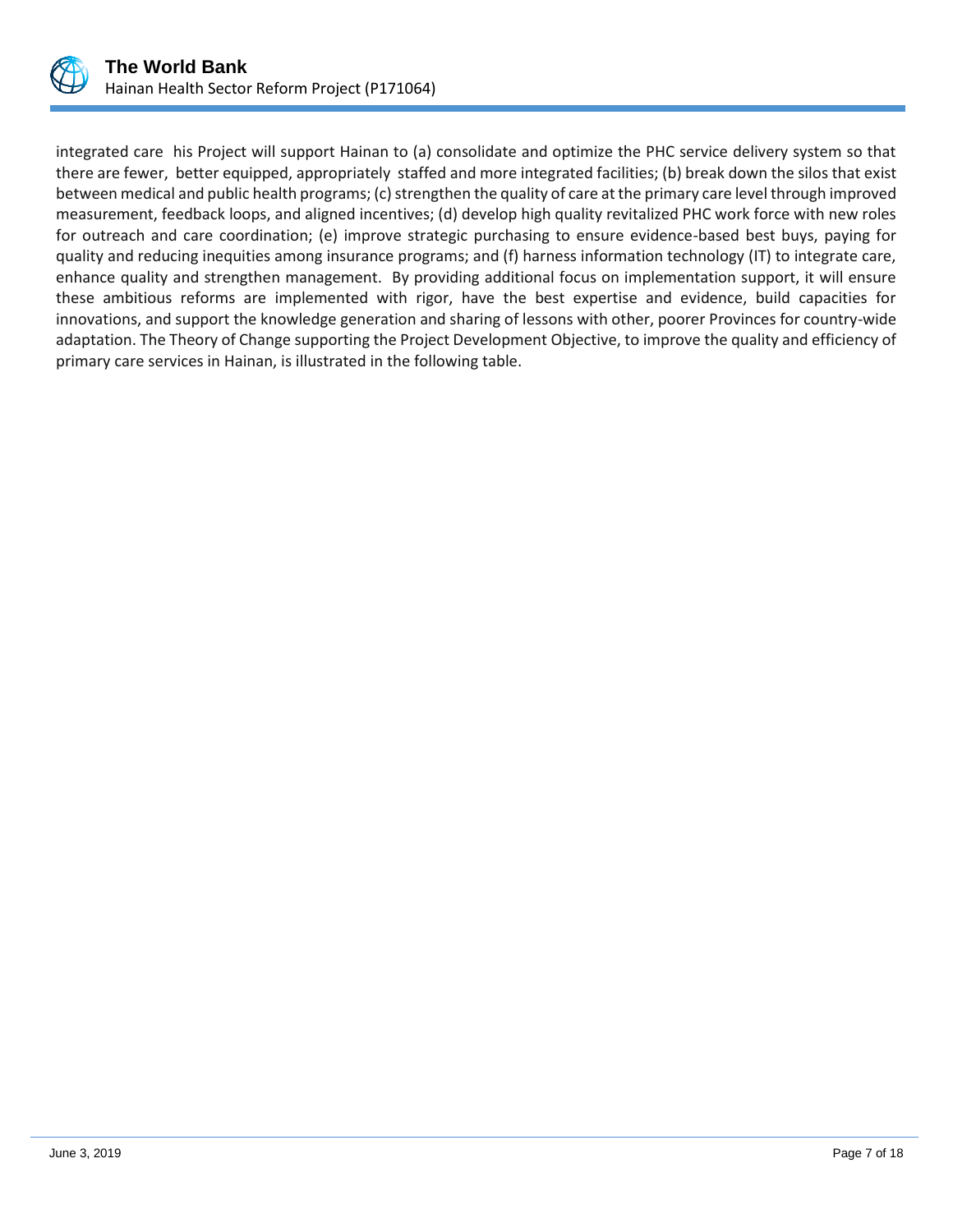

# Table 1 The Theory of Change

| Result<br>Areas                                                                                         | Activities                                                                | Outputs                                                                                                                                                                                                                                                                                                                                                   | Impact                                                                                                                                                                                                                                                                        |
|---------------------------------------------------------------------------------------------------------|---------------------------------------------------------------------------|-----------------------------------------------------------------------------------------------------------------------------------------------------------------------------------------------------------------------------------------------------------------------------------------------------------------------------------------------------------|-------------------------------------------------------------------------------------------------------------------------------------------------------------------------------------------------------------------------------------------------------------------------------|
| <b>Building</b><br><b>High</b><br>Quality<br>Value<br><b>Based</b><br><b>Service</b><br><b>Delivery</b> | Re-optimizing<br>to make PHC<br>the first point<br>of contact             | Strengthen TH/CHC as pivot of health system<br>$\bullet$<br><b>Build Family Doctor teams</b><br>$\bullet$<br><b>Empanel communities</b><br>$\bullet$<br>Build a dual referral system<br>$\bullet$<br>Integrate financing and pay through capitated budgets<br>$\bullet$                                                                                   | Increase in rates of<br>diabetics under<br>control<br>Increase in<br>hypertensives under<br>control<br>Increase in<br>compliance of<br>evidence-based<br>practices for NCD<br>management<br>Decrease in hospital<br>admissions for<br>ambulatory care<br>sensitive conditions |
|                                                                                                         | Reorganizing<br>services and<br>management                                | Implementation of BPHS Package strengthened<br>$\bullet$<br>(especially aged care services) and aligned with Medical<br>Care<br>PHC Integrated Management Teams established<br>$\bullet$<br>Incorporate disease control system into PHC<br>$\bullet$<br>County hospitals consolidated for specialized services<br>$\bullet$                               |                                                                                                                                                                                                                                                                               |
|                                                                                                         | Strengthening<br>quality of<br>primary care                               | Quality Monitoring Team in Province established<br>$\bullet$<br>Roll out Clinical Protocols and Integrated care pathways<br>for NCDs<br>Enhance measurement of quality of care at PHC and<br>feedback loops.<br>Patient satisfaction measures introduced<br>$\bullet$<br>Financial incentives included for strengthening quality<br>$\bullet$             |                                                                                                                                                                                                                                                                               |
|                                                                                                         | Realigning<br>incentives in<br>purchasing<br>and provider<br>payment      | Benefit package streamlined and includes outpatient<br>$\bullet$<br>department/preventive care<br>Purchasing for quality weighted services<br>In equities between insurance schemes reduced and risk<br>$\bullet$<br>pooling at Provincial level initiated<br>Prospective provider payment methods rolled out<br>$\bullet$                                | Percent of<br>reimbursement that<br>include quality<br>weightages                                                                                                                                                                                                             |
| <b>Addressing</b><br>the System<br><b>Building</b><br><b>Blocks</b> for<br>Value<br><b>Based Care</b>   | Developing<br>qualified and<br>motivated<br>work force                    | Reconfiguring human resources to optimized regional<br>$\bullet$<br>service delivery<br>Continuous professional development through online<br>$\bullet$<br>accreditation program initiated for Assistant Physicians/<br>GPs<br>Performance measurement for Family Doctor teams<br>(including implementation of BPHS) and link with<br>performance bonuses | • Increase in GP<br>availability in poor<br>counties                                                                                                                                                                                                                          |
|                                                                                                         | Harnessing IT<br>for<br>integrating<br>care and<br>empowering<br>patients | Integrated information systems (population and<br>hospital) established to provide comprehensive solutions<br>for PCIC<br>Primary care information platform commissioned in all<br><b>PHC</b> facilities<br>Institutions/ Services strengthened with power of IT/big<br>$\bullet$<br>data:                                                                | • Integrated patient<br>information system<br>established                                                                                                                                                                                                                     |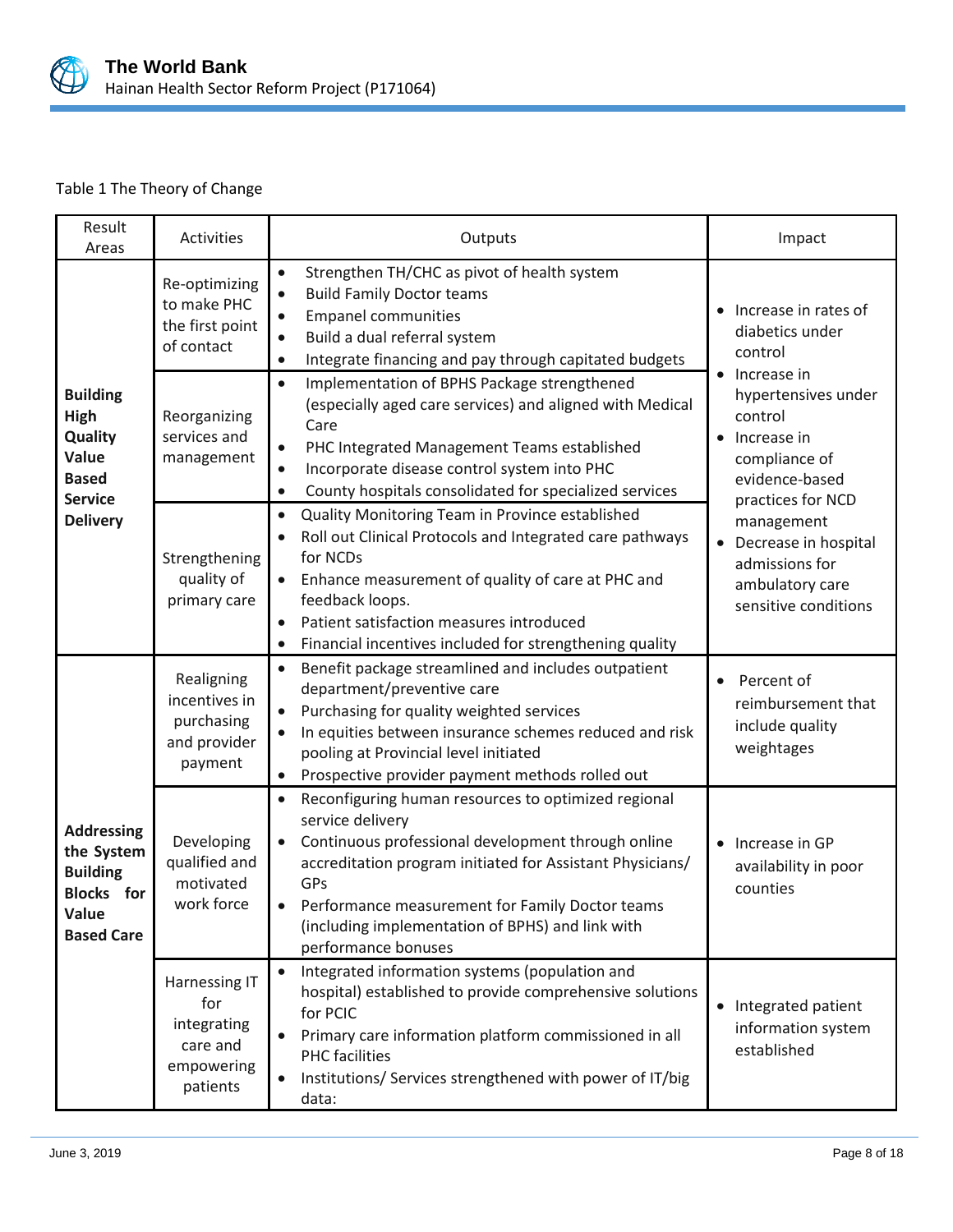

| Result<br>Areas                       | Activities                                          | Outputs                                                                                                                                                                                                                                                       | Impact                                                                                                    |
|---------------------------------------|-----------------------------------------------------|---------------------------------------------------------------------------------------------------------------------------------------------------------------------------------------------------------------------------------------------------------------|-----------------------------------------------------------------------------------------------------------|
|                                       |                                                     | Insurance - Big data review of prescription practices<br>and anti-fraud<br>• Online training for continuous professional<br>development<br>" League Tables created for TH/CHC performance                                                                     |                                                                                                           |
| <b>Enhanced</b><br>Implement<br>ation | Technical and<br>financial<br>resources<br>deployed | Implementation research supported<br>$\bullet$<br>Domestic and International expertise harnessed<br>$\bullet$<br>Learning and dissemination activities implemented<br>$\bullet$<br>Information, communication geared towards patient<br>$\bullet$<br>behavior | Project decisions<br>guided by<br>implementation<br>research<br>Project contributes to<br>learning events |

# **Component 1: Building High Quality and Value Based Service Delivery System**

15. Hainan's health care is characterized by over-provision of inpatient hospital care, which could be provided effectively and much more efficiently in PHC facilities; uneven and inadequate quality of care; strong incentives to provide medically unnecessary services; rising costs and poor value for money; and disappointing health outcomes. With their enhanced infrastructure, technological edge and human resource capacity, hospitals draw patients away from lower levels of care, even further undermining the role of PHCs. Any attempt to create an effective integrated tiered delivery system will require fundamental changes in how services are organized and delivered, at both the hospital and the PHC level, in a system in which there is room for marked improvement in quality.

16. Since 2015 national efforts in strengthening integrated (tiered-care) service provision have included (a) capital investments and capacity building at the PHC level; (b) national policies that promote gatekeeping, referral systems, and vertically integrated networks (such as medical alliances); and (c) payment reforms to improve financing and provider incentives at lower levels of care. However, these efforts have not stopped the declining PHC utilization; handicapped by continued growth of hospitals, duplicative and redundant institutional structures and roles, weak human resource capacities, and continued poor quality of care. Hainan with its special status will seek to achieve this recalibration towards PHC by building it bottom up, cutting through administrative and geographical boundaries, dismantling and integrating institutions, redefining roles and responsibilities and using advances in technology to deliver a high quality and value-based health delivery system.

17. *Re-optimizing to make PHC the first point of contact*: Optimizing the health system and building health care around high-quality PHC will be the heart of the Project. The TH in rural areas/CHCs in urban areas, manned by smartly organized multidisciplinary teams of GPs, nurses and para-medicals, and retrained village doctors as "care coordinators", will work with robust information systems and communication tools to deliver integrated care. With a focus on addressing primary needs, maintaining health and preventing illness, the TH/CHCs will host the new Family Doctor Team acting as the gateway to higher levels of care, including County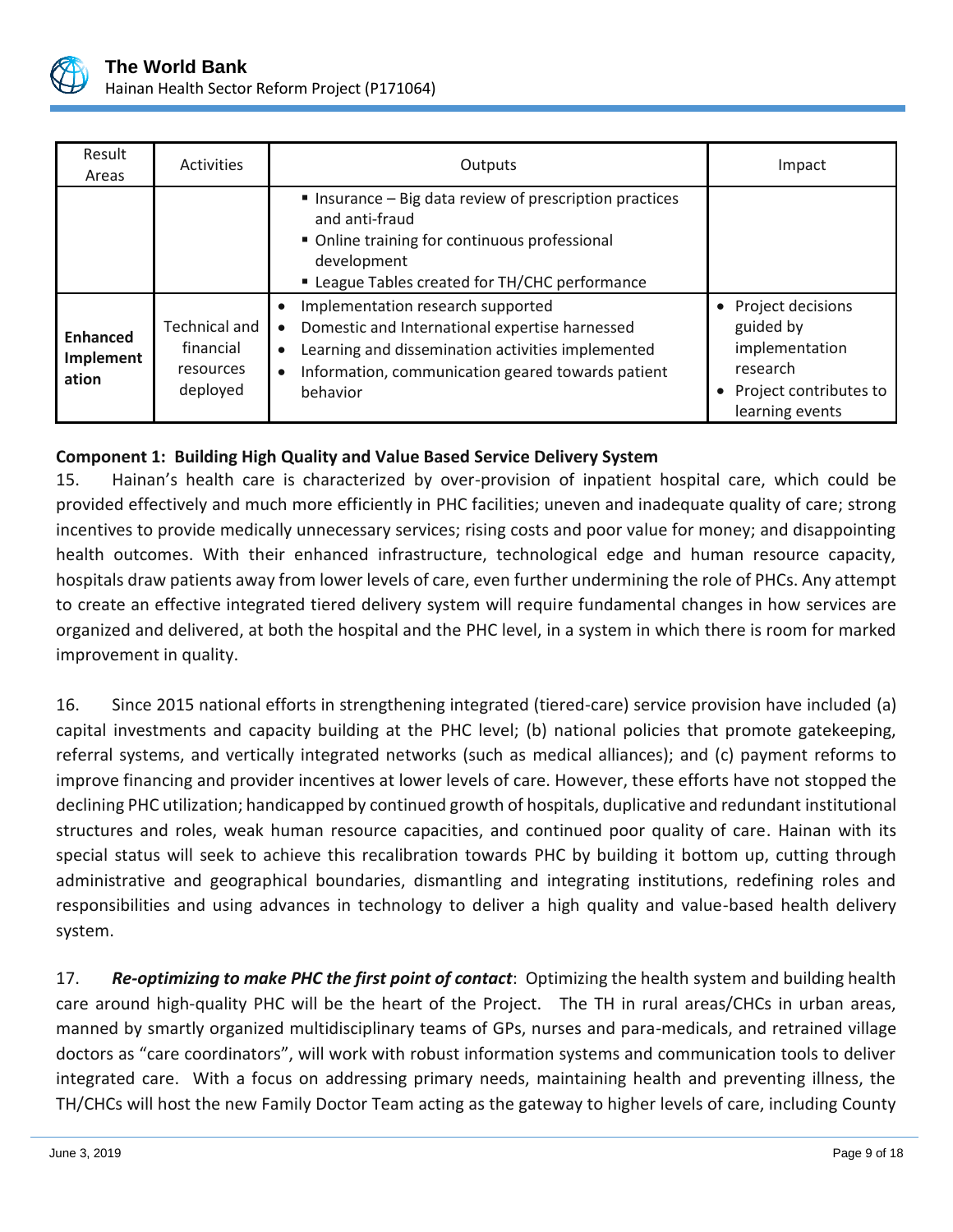

and Prefectural level hospitals. Community members will be empaneled at their geographically closest TH/CHCs with options for moving to other preferential teams. Village Doctors re-trained as care coordinators will provide outreach, preventive and promotive services and basic curative care and their performance will be measured against outcomes achieved. A Primary Care Integrated Management Team, comprising of members from the Chinese Center for Disease Control and Prevention (CDC), Insurance agency and other allied services will provide the leadership, oversight and fund management. A more streamlined financing system that integrates the Public Health Equalization Funds and Insurance Financing and paid through Global Capitated Budgets will finance this level of the system. County level care will be consolidated to reduce duplication and will provide specialized outpatient and inpatient services and become part of the Medical Alliance which will be led from the PHC Integrated Management Teams. County Hospitals will in turn link with regional and Provincial-level hospitals.

18. These deep institutional reforms will be sequentially phased starting from the PHC service delivery level at TH/CHC and eventually incorporating the County and Region. Primary care doctors will shed some of their heavy administrative mandates creating space for more care coordination to work as a part of a multidisciplinary teams which will include the disease control and public health specialists. It will require revising and reframing roles, laws, functions, reporting lines and financing mechanisms. Particular domains for service delivery engagement will include: (a) repositioning PHC as the first point of contact; (b) reorganizing PHC services and management; (c) continuous quality improvement; (d) family- and community-oriented care provision; (e) health outcome oriented financial incentives; and (f) raising awareness of patients for improved health care seeking behavior.

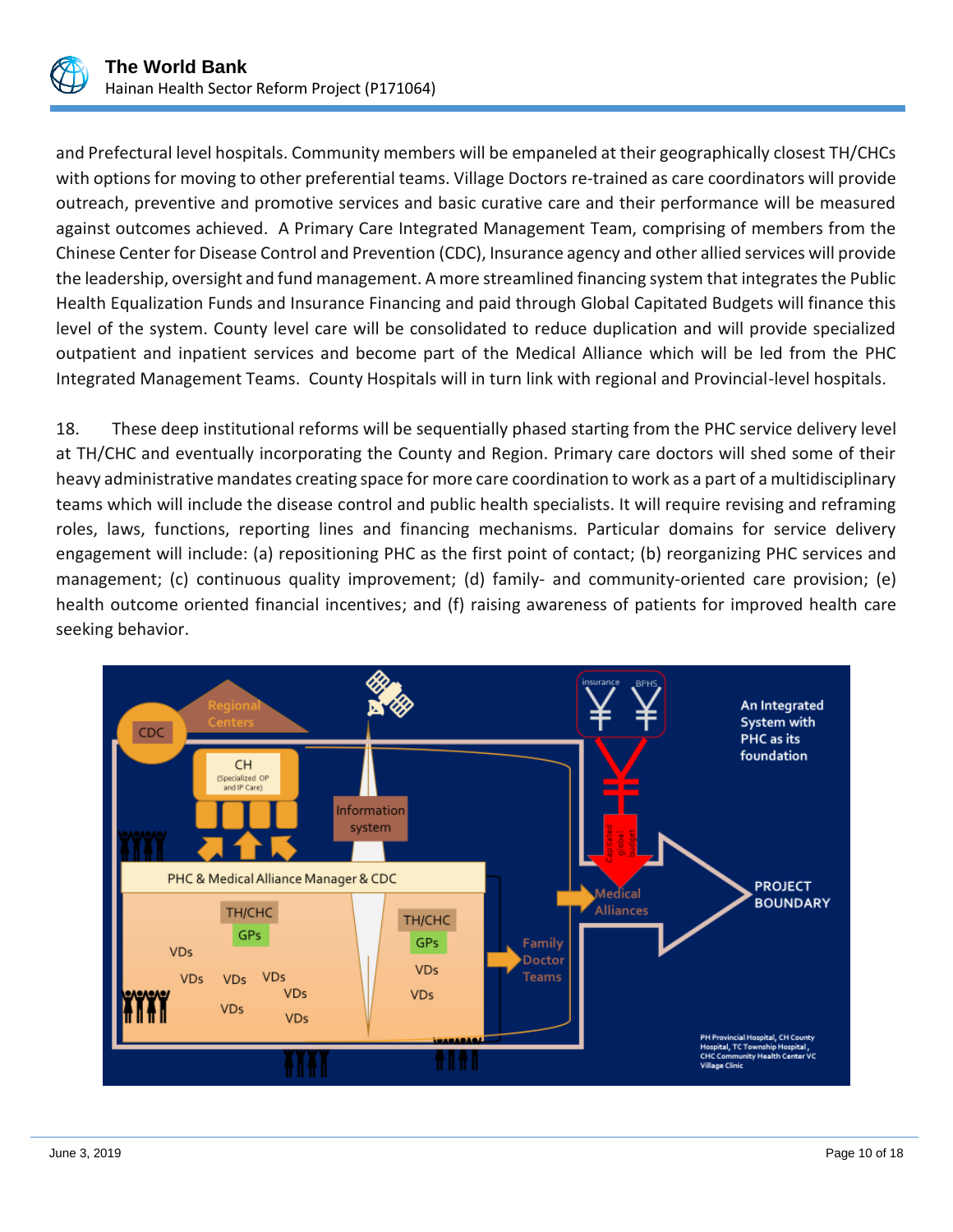

19. The proposed Project will focus on strengthening the TH/CHC level, so that care can be provided around the needs of people, and further emphasize their role in the integrated care system. As shown in the picture above, the TH/CHC will gradually become the foundation of the health care delivery system in Hainan, with the following features:

- (a) The TH/CHC will provide most day-to-day health care services to the people in the catchment area, through strengthened family doctor teams, which normally consist of physicians (GPs), physician assistants, nurses, and public health specialists;
- (b) The TH/CHC will be responsible for managing all the family doctor teams through a results-oriented performance management system to promote better health management and maintenance (village doctors will be required to join one of the family doctor teams);
- (c) The family doctor teams will provide basic curative services, mostly outpatient or minor surgeries, and preventive and promotive services, including the 14 service items listed in the BPHS program, ensuring round the clock availability of services;
- (d) The TH/CHC will be responsible for "health profiling" of citizens in their catchment areas, through family doctor teams by conducting population-based risk screening, and unique ID-enabled database tracking;
- (e) The citizens within the catchment areas of a Township or community will choose between family doctor teams during the empanelment process, and sign up for add-on services on top of basic services provided by the Government;
- (f) The TH/CHC will coordinate a dual referral system to ensure accurate and speedy transfer of patients to the appropriate specialists at the County Hospitals and Regional Health Centers;
- (g) The financing for health services will be managed at the TH/CHC, including from the health insurance fund and other funding resources for earmarked programs. The health care security administrations will pay the TH/CHC management with a capitated global budget, according to the empanelment records. The TH/CHC management will, in turn, pay County level or regional health centers through prospective payment methods including diagnosis related groups; and
- (h) The improved remuneration becomes attractive so as to retain family doctor teams at the PHC levels.

20. *Reorganizing services and management.* Recalibrating the system towards a strengthened PHC will require consolidation of the services, integrating institutions and realizing new roles. The Project will support the building of a strengthened and empowered Integrated Primary Care Management Team, integrating the population's health within the PHC continuum and consolidation of County level hospitals towards specialist outpatient and inpatient care as follows<sup>3</sup>:

(a) Strengthening implementation of BPHS Package, which is a nation-wide earmarked program that provides PHC services to all the residents, and retargeting this as part of the people centered

 $\overline{a}$ 

<sup>&</sup>lt;sup>3</sup> This will require concomitant changes to financing, how the human resources are developed, and deployment of IT, which are supported under Component 2.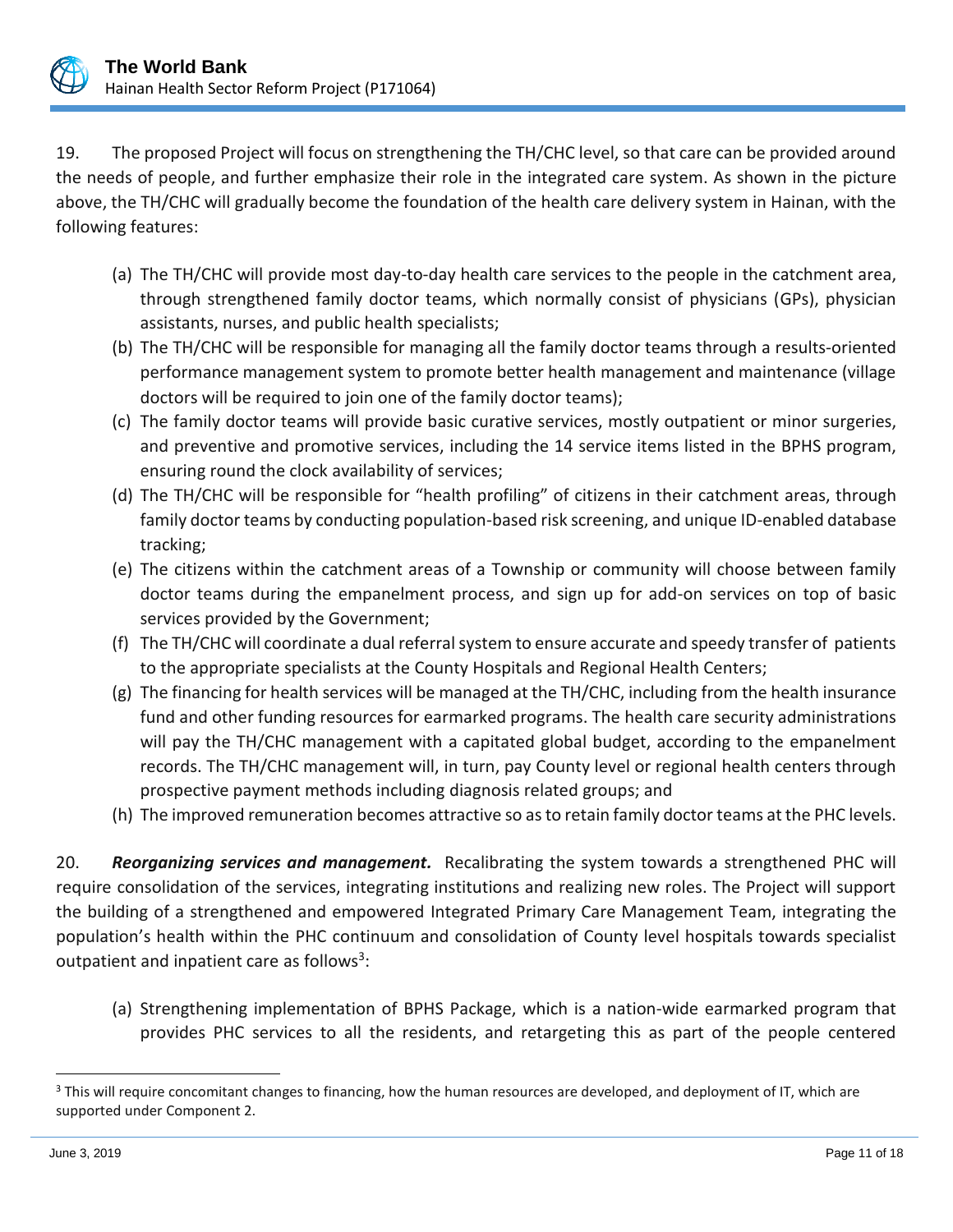

integrated care continuum for NCDs and aged care will be a key strategy to further value-based care. The three levels of Government together accumulate a total of RMB 55 (~US\$ 8) per capita each year, and expenditures are earmarked to a list of 14 public health activities. Seven of these relate directly to NCDs and aged care, focused largely on prevention and keeping communities healthy. The Project will aim to revisit the roles of village doctors in providing care coordination, Family Doctors in preventive and curative care planning, and delivery, developing service protocols and standards and monitoring implementation of the five guarantees<sup>4</sup>. Elements pertaining to aged care, NCD management and behavior change packages will be prioritized.

- (b) A key innovation will be incorporating the public health and disease control system (i.e. the CDCs) at the Prefecture and County level into the PHC service delivery system by refining their roles and integrating their tasks and financing. Although a comprehensive and technically sound system, that runs from national, Provincial, Prefecture through County levels, and dedicated to promoting public health, the centers for disease control are increasingly functioning as a silo, supported by earmarked public financing. This not only results in resource inefficiency, but they are also becoming irrelevant in guarding people's health outcome and controlling NCDs. The Project aims to bring these teams back to their core mandates of disease control by: (i) working in multidisciplinary family doctor teams that are managed by the TH/CHC; (ii) incorporating the fragmented CDC programs into the major BPHS program in terms of tasks and financing; (iii) redefining the tasks of core CDC staff by shifting their major duty away from administrative tasks towards empowered public health functions.
- (c) The to-be established new PHC Integrated Management Teams will take the lead role in managing care coordination, including management of the TH/CHC and leading the medical alliance<sup>5</sup>. Drawn from technical and managerial staff from Township, County, CDC, IT experts and insurance agencies, this team, led by a PHC Director, will (i) provide the oversight, leadership and quality assurance for the population's health and primary care; (ii) hold capitated global budgets for its empaneled members; (iii) lead medical alliances with County Hospitals; and (iv) manage payments for specialist hospital outpatient sand inpatients through diagnosis related groups.
- (d) County Hospitals form the apex of the primary care system and will focus on specialist care and supporting the primary care in patient management, and capacity building. Using telemedicine and an enhanced information system, specialists will track patients, provide clinical advice and support family doctors in care. Consolidation of hospitals facilities, specialized centers for diagnostics and facilities for day care surgeries will aim to streamline secondary level care. The County level will in turn be linked with regional centers for higher/tertiary care.

23. *Strengthening Quality of Care and Focus on Outcomes*: Strengthening Quality of care is an important building block for improving value, standardizing clinical practice, minimizing practice variation and costs associated with unnecessary clinical care. While much focus has been laid on the quality at hospital levels,

 $\overline{a}$ 

<sup>&</sup>lt;sup>4</sup> For the rural extremely poor, government guarantees food supply, clothing, medical care, housing, and funeral

<sup>&</sup>lt;sup>5</sup> Medical alliance consists of the three-tier health service providers, a county level hospital (often the lead hospital) and includes several township health centers and several village clinics in the catchment area of the township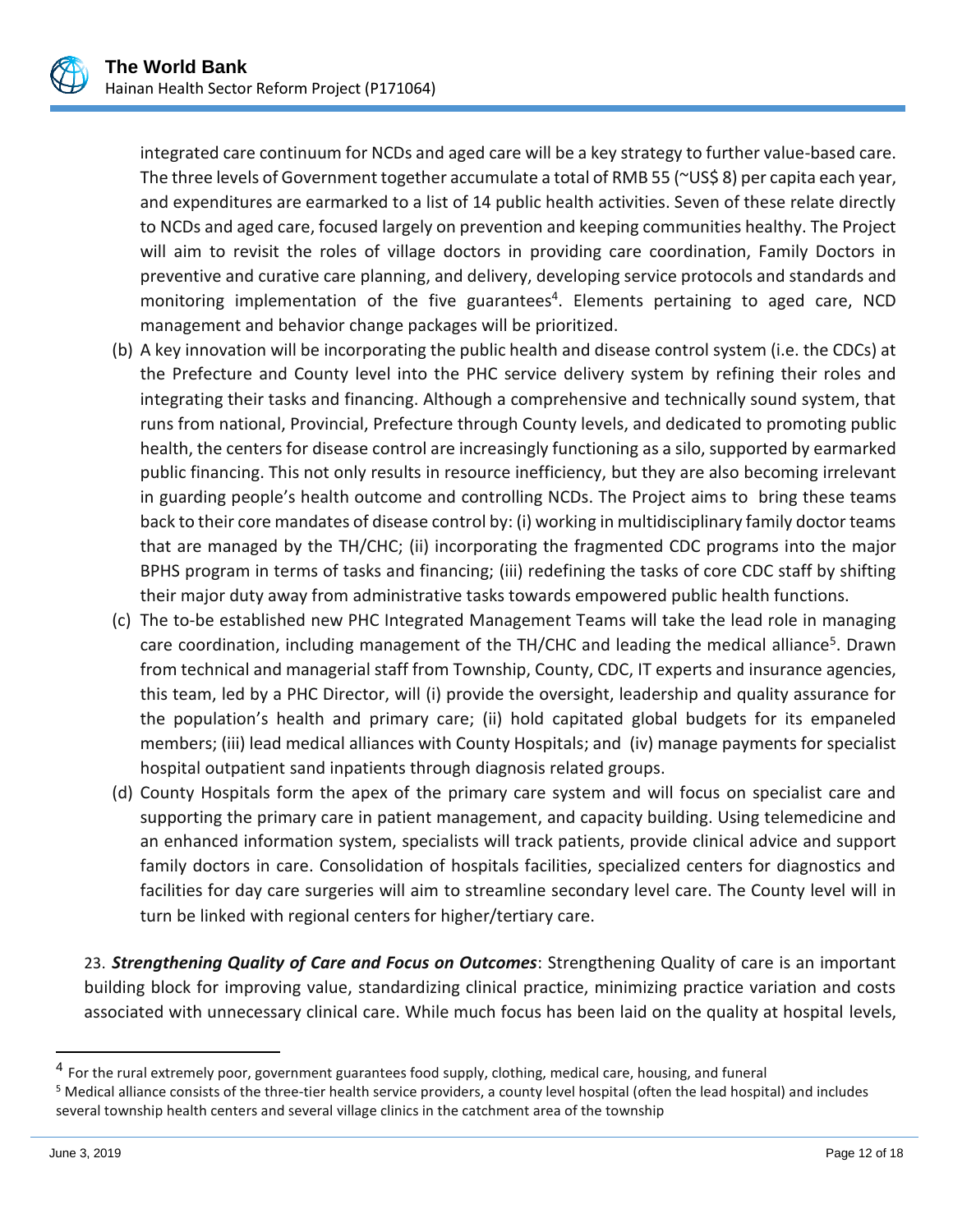

quality of primary care has not been sufficiently measured, tracked and incentivized. The project will support the establishment of

- (a) A system for routine, serial collection of quality of care data at primary level including patient experiences and patient outcomes and continuous feedback to providers on quality gaps to enable continuous quality improvement.
- (b) Roll out clinical protocols and integrated care pathways for priority NCDs, multiple chronic conditions and population health services.
- (c) Implement performance linked payment mechanisms and facilitate strategic purchasing of quality both at the insurance level and for Basic Public Health Service Package implementation.
- (d) Establish a provincial level Quality Monitoring structure and mechanism to ensure coordinated efforts to measure, track and improve quality in the province.
- (e) Improve transparency of provider performance by creating an online dashboard of performance of TH/CHC.

# **Component 2: Addressing the System Building Blocks for Value Based Care**

21. Improving the quality and efficiency of health care in Hainan will necessitate the Provincial Health Commission; the Prefecture, County and Township service delivery units and the Provincial Health Security Agency (PHSA) to work together to improve the health of their local population by integrating services and tackling the causes of ill health. It marks a shift away from policies that have encouraged competition and cost containment towards an approach that relies on collaboration. It will require addressing behaviors, incentives and structures and represents a different way of working – the emphasis being on places, populations and systems, rather than purely technical roles. To enable this transition the Project will: (a) realign incentives in purchasing and provider payments; (b) develop a qualified and motivated and fit for purpose workforce; and (c) harness the power of IT for delivering high quality integrated care.

22. *Realign Incentives in Purchasing and Provider Payment*: In line with national structures, Hainan established the new Provincial Health Security Administration (PHSA) in 2019. The PHSA mandate is to consolidate the management of all basic medical insurance schemes (New Cooperative Medical Scheme (NCMS) and Urban Resident Basic Medical Insurance (URBMI), and Urban Employee Basic Medical Insurance-UEBMI), maternity insurance scheme and medical aid scheme. The new PHSA will also be responsible for pharmaceutical and medical services pricing; these functions were under the jurisdiction of four different line departments within the Provincial Government. Despite the institutional reform which addressed some fragmentation issues in the insurance management, the existing inequities between different basic medical insurance schemes are significant: UEBMI and URBMI pool at Provincial level, while NCMS pools at Prefectural/County level; the OOP payment rate for inpatient care ranged from 26 percent for UEBMI to 43 percent for NCMS in 2017. The purchasing of health care services is still passive, with little incentive embedded in the current provider payment system for improving quality of care and population health, and Hainan further lags in introducing prospective payment methods. Due to the high prevalence of fraud in outpatient settings, most of the outpatient services are not covered, which incentivizes patients to seek unnecessary inpatient care. It is worth noting that the financing for medical care services and public health services is fragmented: medical care services are financed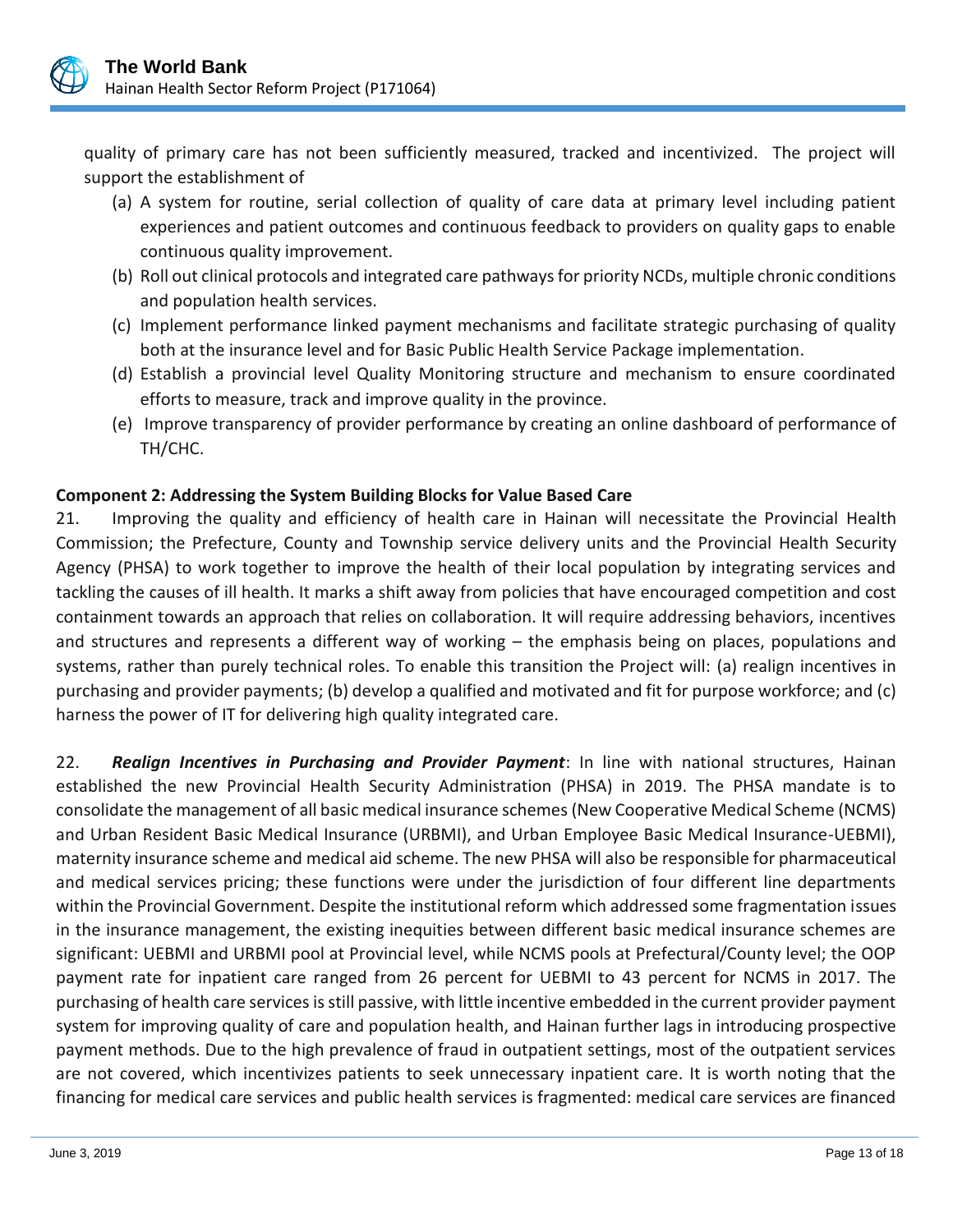

by basic medical care insurance schemes whereas public health services are financed by earmarked public health service funds.

23. The Project will support Hainan's PHSA to become a strategic purchaser of high-quality value-based care, driving the health system to be more efficient, outcome driven, and responsive to increasing needs of the population. Key results areas to be pursued will include (a) full merger of the URBMI and NCMS; (b) upgrading risk pooling to the Provincial level; (c) piloting prospective payment methods in all schemes including population-based payment (capitated global budget) for medical alliances, bundled payment for selected conditions such as diabetes, pay-for-quality payment to improve quality of care; (d) expanding coverage to general outpatient care and preventive care for all schemes, particularly those treated at PHC level; (e) setting up a Provincial-wide health insurance management system and conduct periodic fraud assessments; and (f) channeling capitated BPHS funds into basic medical insurance funds.

24. *Develop a Qualified and Motivated and Fit for Purpose Workforce*: Despite efforts in strengthening human resources for primary care in the past 10 years, through implementing GP, Assistant GP and GP Transfer Training Programs and incentivizing qualified GPs to work in the primary care institutions, the availability of GPs at the PHC institutions in Hainan is below the national average. Further there is little in-service training, poor supervision and performance management leading to a low skilled and low motivated workforce. A qualified and motivated work force will be key for a strengthened primary care system and building value-based care. Maintaining such a workforce will require serial measurement of provider quality, coupled with serial feedback and education to drive continued improvement.

25. The Project plans to take a systematic approach in addressing the identified gaps in human resources for health at Hainan's primary care level. The plan is to tackle the issues in the following three dimensions: (a) reduce the quantitative gaps of PHC doctor shortages through expanded "5+3" and "3+2" training programs, as well as the enhanced ongoing GP transfer program; (b) improve the skills and clinical capacities (quality) of the newly trained PHC doctors and existing primary care workforce through improved training curriculum and better integrating clinical and health promotion skills needed for PHC practice. The TH/CHC clinical and managerial personnel will be supported to adapt to new demands for working collaboratively in a multidisciplinary team, through on-the-job training and clinical practicums and a cohort of trainers will be built for bringing about sustainable improvement; and (c) implement institutional reforms for job placement and retention (staffing) of the primary care doctors, through packaged incentives, head-count quota pooling, senior nurse practitioners placements, and career development pathways. As noted in para 26 PHC staff will be supported on the job through enhanced measurement and supervision and recognition and awards for results achieved.

26. *Using IT for Delivering High Quality Integrated Care:* Hainan, as a well contained island Province, brings many unique opportunities to harness the power of technology and the internet for "Smart" health service delivery. A web enabled platform can support integrated service provision and improve resource sharing and allocation. Furthermore, these integrated service platforms can bring hospitals, patients, and social health insurance agencies to streamline the procedure of medical bill settlement. The Hainan Health Commission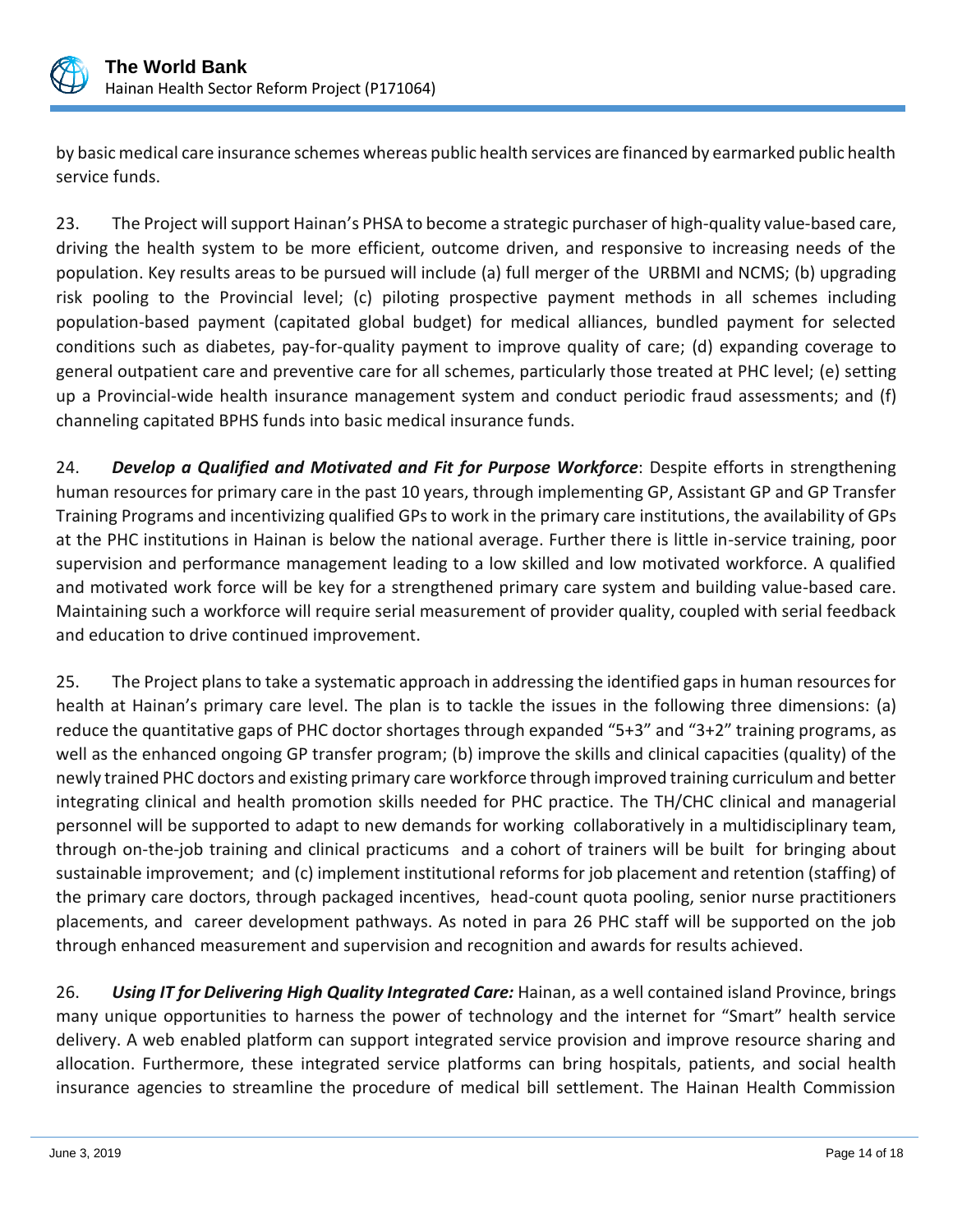

(together with Provincial Department of Industry and Information Technology, and Department of Finance) are developing a plan to build a primary care health information system (with an investment of RMB 130 million). The system plans to cover all the THC, CHC and Village Clinics Province-wide, with six major components/modules, including the public health service, basic health service management, service coordination, pharmaceutical, payment, as well as PHC M&E.

27. Working with the above PHC information initiative, the Project will support the (a) development of a Provincial level health information exchange platform for medical and primary care information exchange; (b) building electronic health records and linkages between hospital information and the primary health information system; and (c) incorporate the power of IT applications in insurance fund management, big data analysis and human resource training. Over the Project implementation period, the health information system in Hainan will play a synergistic role for care integration, not only across different specialties of medicine and levels of health facilities, but also as a foundation for care provision and financing with other sectors, such as civil affairs and health care security. For example, the establishment of high quality and dynamically updated health records could become the foundation for needs assessment for rationing of long-term care and medical care services for the elderly in Hainan, and the over one million elderly migrants who move to Hainan during the winter.

# **Component 3: Implementation Support**

28. Hainan lags other Provinces in reform implementation and while this provides new opportunities to fast track implementation based on lessons from other reform Provinces, it also means enhanced technical support will be needed to support implementation and take to scale these ambitious reforms. Three elements are envisaged as part of the enhanced support, including (a) technical assistance (TA) to roll out reforms and support Project management functions; (b) capacity building for implementation research; and (c) learning and dissemination, especially with other poorer Provinces, of reform lessons.

29. The Project will support the Department of Healthcare Reform (DHR) of the National Health Commission (NHC) (also playing the roles as the Secretariat of the State Council Leading Group on Health Reform) and the National Health Security Agency's (NHSA) role as the steward of the sectoral reforms. The NHC and NHSA will support the institutional capacity building at the Provincial and local levels. The NHC and NHSA are also expected to contribute to the achievement of the PDO through implementation-oriented guidance, TA provided by national experts, introduction of systems for monitoring and validating progress, and assessing implementation from a "big picture" and system perspective. Finally, both these institutions are expected to support Hainan in their efforts to foster knowledge generation and sharing, in the process of scaling up reforms, to other Provinces in China, and other developing countries facing similar issues.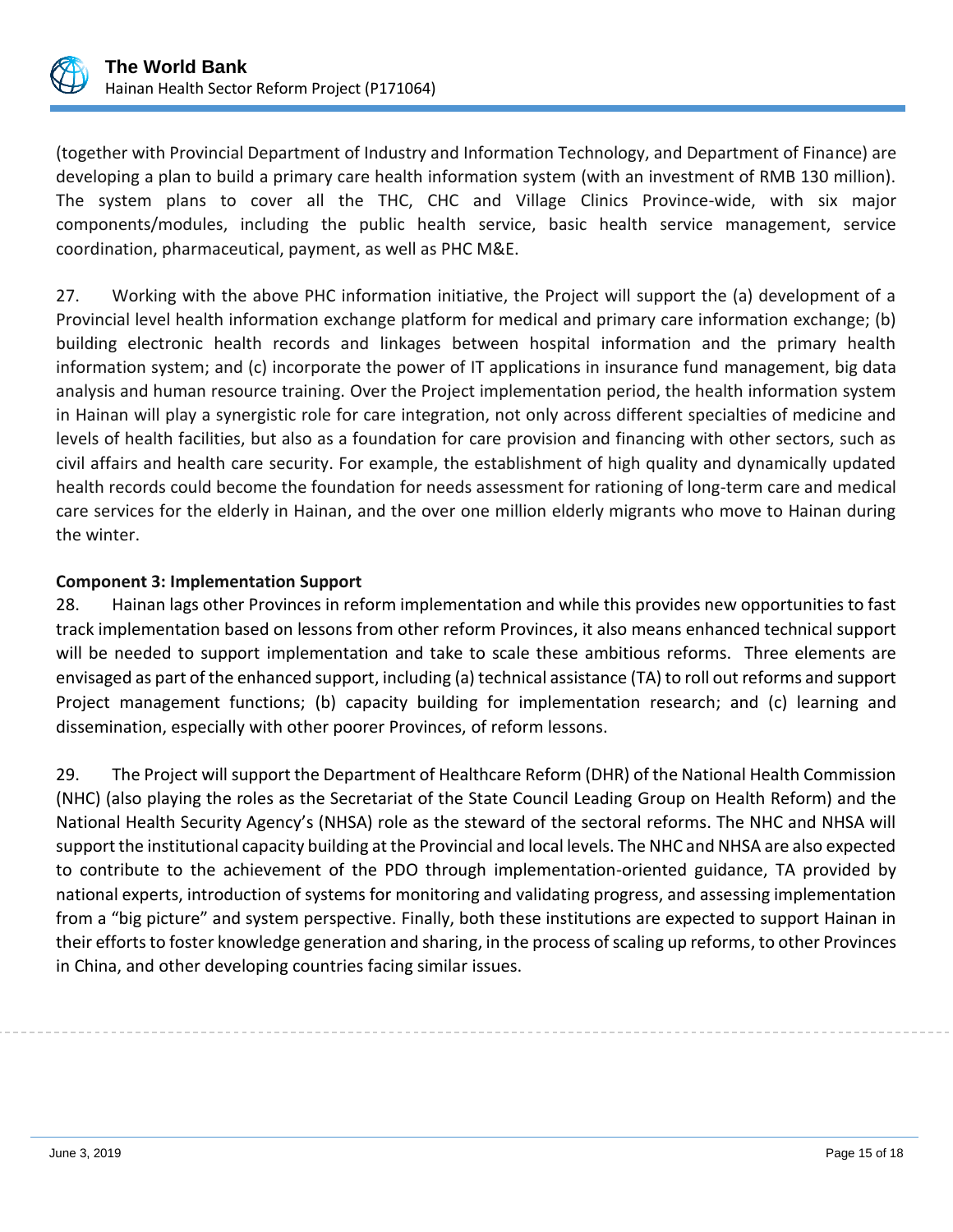

| Legal Operational Policies                  | Triggered? |
|---------------------------------------------|------------|
| Projects on International Waterways OP 7.50 | No.        |
| Projects in Disputed Areas OP 7.60          | No         |

Summary of Screening of Environmental and Social Risks and Impacts

Targeting at the improvement of accessibility, quality and efficiency of primary health care services in Hainan Province, the investments considered under the project at this stage mainly include the strengthening and consolidation of Town Hospitals/Community Health Centers (THs/CHCs), health care financing reforms, capacity building of health care workforce, and establishment of integrated patient information system. The project will only support equipment procurement, capacity building and technical assistance activities without involving any civil works and thus will not result in any direct and significant environmental impact. However, with the operation of reoptimized primary health care services/associated facilities, there will be some downstream environmental issues to be considered, including use and disposal of hazardous chemicals, increased production of wastewater and medical waste, Occupational, Health and Safety risk of healthcare workforce in the primary health care system. Considering limited information currently availableand lack of institutional capacity at the provincial and local levels on environmental and social risk management, the overall environmental risk is rated substantial at this stage and this rating will be further checked by appraisal. By recognizing these potential risks, more modern technology, more efficient processes, more targeted awareness campaign and better management system will be incorporated into the project design to minimize waste streams and OHS risks and to secure safe handling and disposal of hazmat. Further assessment on project-related environmental risks will be conducted along with the optimization of project design in relevance to the ESSs during preparation.

The investments under this project are expected to mainly focus on technical design to improve health services delivery transformation and building a health system around high quality primary care. The project components excluded any physical investment. Thus, no physical activities on sensitive locations will be considered. No civil works is involved and no land take is expected to be required. Therefore, there is no displacement impact and no significant adverse impact on local communities and ethnic minorities. No community workers will be used and no significant risks on labor and working conditions are envisaged due to the nature of the project.

Some concerns were identified during this stage regarding on how to use effective and appropriate stakeholder engagement approach to achieve the equal improvement for the most poor and ethnic minorities groups. The number and diversity of stakeholders and agencies to be involved in the project implementation, as well as the complexity of the required engagement process is dependent on the specific project activities yet to be defined. This may affect the potential risk level of the project failure in achieving equal healthcare services improvement to the vulnerable groups. Further technical design, a rapid poverty and social impact assessment to be undertake during the project preparation, as part of the ESMF development, and the initial stakeholder engagement would contribute to confirm the project complexity and its risk level.

Regarding borrower capacity and commitment, although the lack of previous experience of working with Bank policies, the Hainan PMO and implementation agencies have experienced health reform challenges in the past few years, which contributed to their management capacity development. In addition to that, it is important to consider the current context of a strong commitment from national and provincial level government on supporting the project. For these reasons, the overall social risk rating is considered substantial at this stage.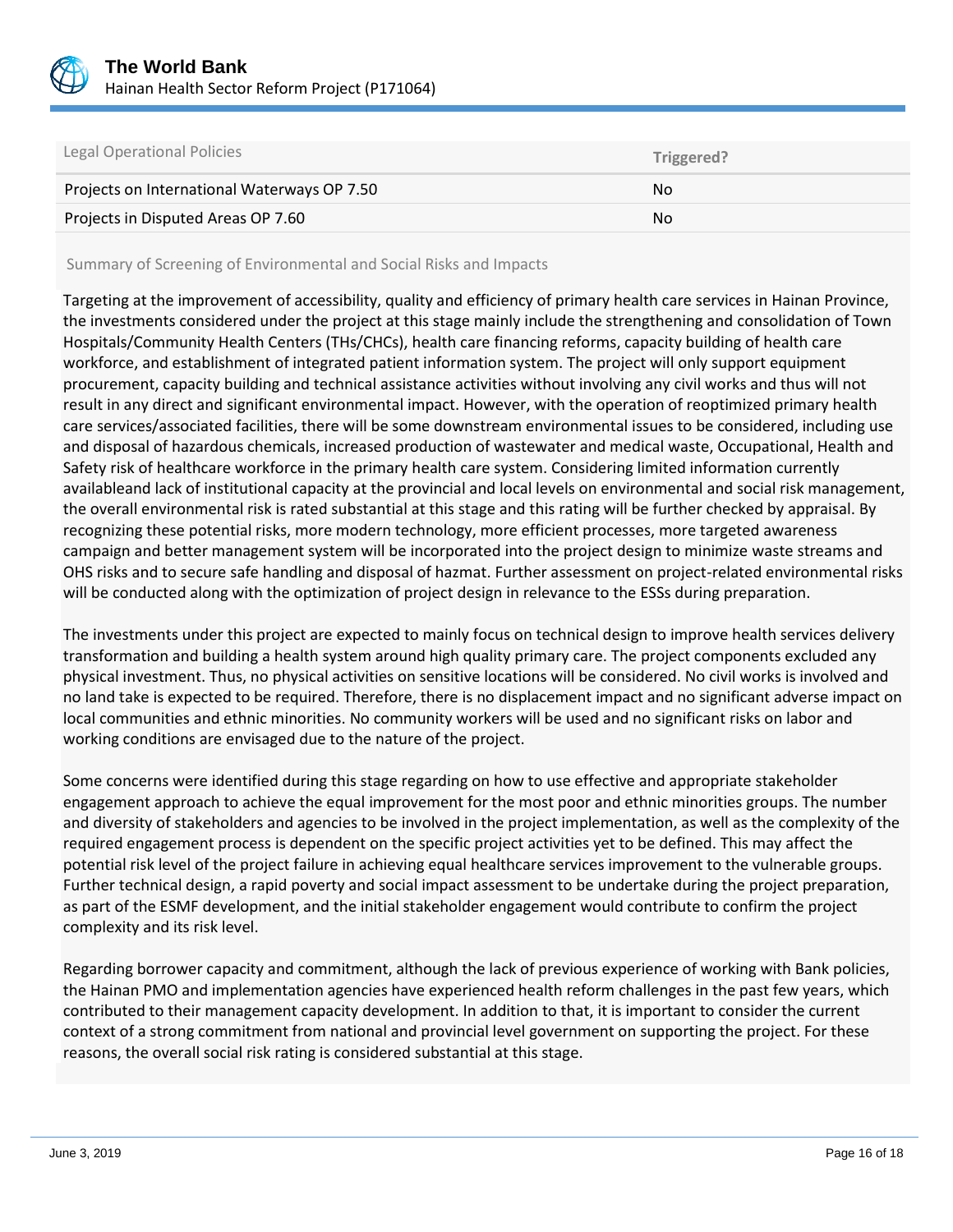

**Note** To view the Environmental and Social Risks and Impacts, please refer to the Concept Stage ESRS Document**.**

#### **CONTACT POINT**

#### **World Bank**

Dinesh M. Nair Senior Health Specialist

#### **Borrower/Client/Recipient**

People's Republic of China

#### **Implementing Agencies**

Hainan Provincial Health Commission MaoGuo Wei Director weimaoguo1962@163.com

#### **FOR MORE INFORMATION CONTACT**

The World Bank 1818 H Street, NW Washington, D.C. 20433 Telephone: (202) 473-1000 Web:<http://www.worldbank.org/projects>

### **APPROVAL**

| Task Team Leader(s):                     | Dinesh M. Nair |  |
|------------------------------------------|----------------|--|
| <b>Approved By</b><br><b>ALLIVYALIDL</b> |                |  |
| Practice Manager/Manager:                |                |  |
| Country Director:                        |                |  |